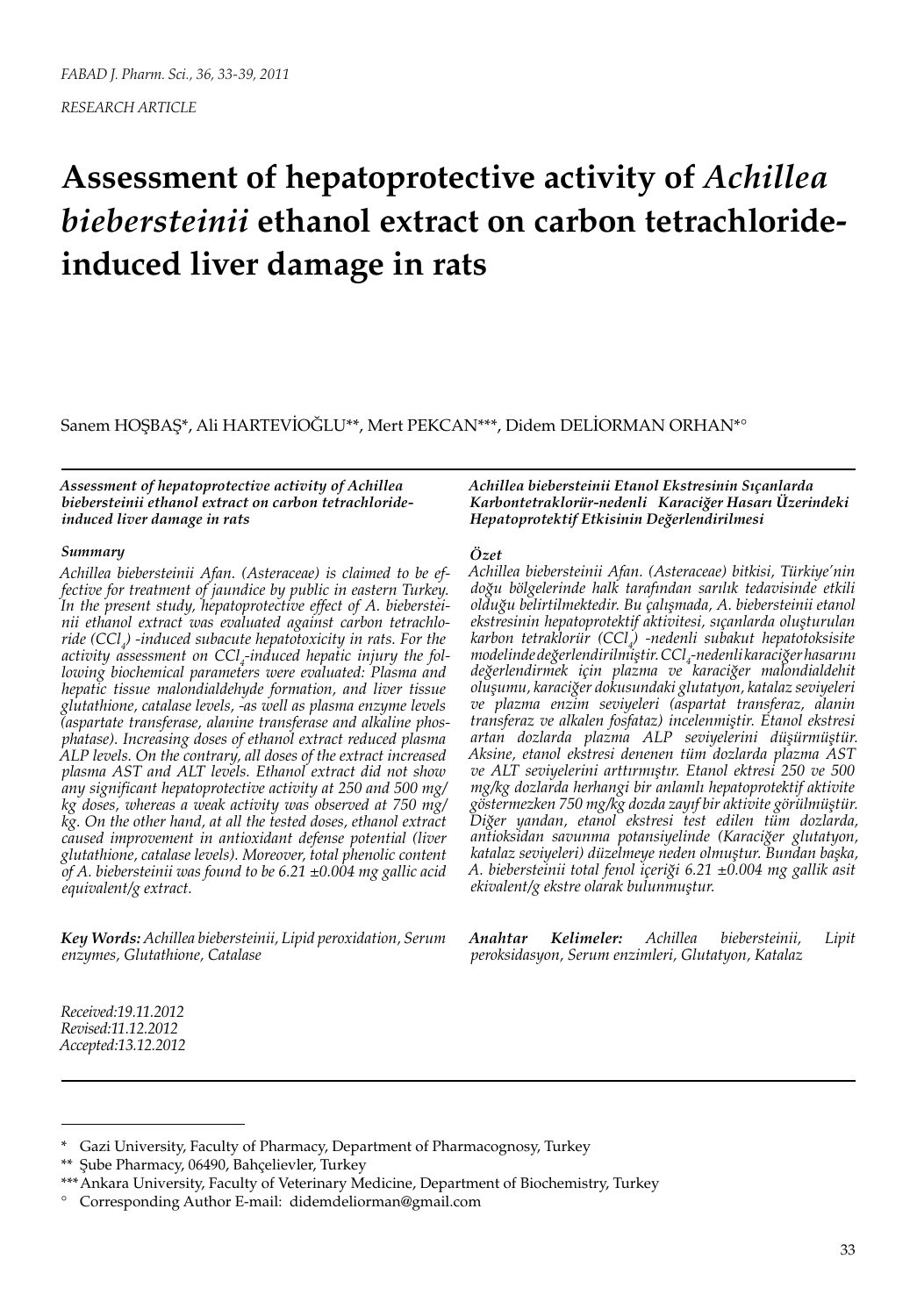## **INTRODUCTION**

The liver is responsible for many important functions, including detoxification, protein synthesis, within the body, and the loss of those functions can cause significant damages. Therefore, treatment of liver diseases is extremely important. Among liver diseases, viral hepatitis can be treated with interferon therapy or with antiviral drugs such as lamivudine, ribavirin (1). In other words, treatment options are very limited. For this reason, discovery of new drugs is important in the treatment of liver diseases.

Numerous medicinal plants used in folk medicine against various diseases with the ethnobotanical field surveys conducted in Anatolia have been reported. Many scientific studies were designed on the plant species used as folk remedy. The research results are usually in good agreement with the traditional uses of the tested plants. Therefore, discovery of new drug molecules from plants based on the evaluation of folk medicines is a very important research subject.

*Achillea* genus belongs to Asteraceae family, and is widely distributed in Turkey. The plant is known as "yılan çiçeği, civan perçemi, sarı çiçek, çetuğçe, püjan, yavşan, kılıç otu, sarılık otu, ayvadene, tatarcı otu, kedi tırnağı, tavuk kıçı". In the German Commission E Monographs, European, German, USA, French, and British Pharmacopoeias, dried aerial parts with its flowers of *A. millefollium* L., Yarrow, are stated to possess therapeutic activities against a wide range of ailments, including fever, cold and infectious diseases including influenza, gastrointestinal disorders, prevention of inflammation of the gastric mucosa and intestinal colic, hypertension, amenorrhea, sinusitis, cystitis, wounds, diarrhea, liver and biliary disorders. In Turkish folk medicine, the flowers and leaves of *A. biebersteinii* Afan. also have been used to treat cold, urinary infection, abdominal pain, stomache, furuncle, menstruation problems, hemorrhoid and dizziness (2-7). Additionally, the plant is used to treat jaundice in Kars Province (8). In previous phytochemical studies, the phytochemical constituents of *A. biebersteinii* aerial parts have been reported by several research groups to include essential oil, sesquiterpene lactones, flavonoids, alkaloids, tannins, polyacetylenes, triterpenes, sterols (including β-sitosterol), coumarins, and phenolic acids (9-12).

The possible hepatoprotective activity of *A. biebersteinii* aerial parts has not been reported so far. Therefore, in this study, we aimed to evaluate the hepatoprotective effect of *A. biebersteinii* aerial parts, using the  $\text{CCl}_{\text{4}}$ -induced subacute liver injury model in rats. Liver damage was evaluated by using biochemical parameters (plasma and liver tissue MDA [malondialdehyde], transaminase enzyme levels in plasma [AST-aspartate transaminase, ALT-alanine transferase, ALPalkaline phosphatase] and liver GSH [glutathione] and CAT [catalase] levels). Moreover, total phenol content of *A. biebersteinii* was determined using Folin-Ciocaltaeu reagent.

## **MATERIAL AND METHODS**

## **Plant material**

*Achillea biebersteinii* Afan. was collected from Palandöken Mountain, Erzurum, Turkey in August 2009 and identified by Professor Dr. Mecit Vural of Department of Biology, Faculty of Science and Art, Gazi University, Ankara, Turkey. A voucher of the plant is stored in the herbarium of Gazi University, Faculty of Pharmacy (GUE 2930). Aerial parts with flowers were dried under shade and powdered coarsely before extraction.

## **Preparation of plant extract**

The dried and coarsely powdered aerial parts of *A. biebersteinii* (50 g) were macerated with 70% ethanol by continuous stirring at room temperature, and then evaporated to dryness under reduced pressure [EtOH extract, yield 24.8%].

## **Determination of total phenols**

Ethanol extract of the plant (100 µL) was mixed with 0.2 mL Folin-Ciocalteu reagent 2 mL of  $H_2O$ , and 1mL of 15%  $\text{Na}_2\text{CO}_3$ , and the mixture was measured at 765 nm after 2 h at room temperature. The mean of the three readings was used and the total phenolic content was expressed in milligram of gallic acid equivalents/g extract. A calibration curve with different concentrations of gallic acid was created as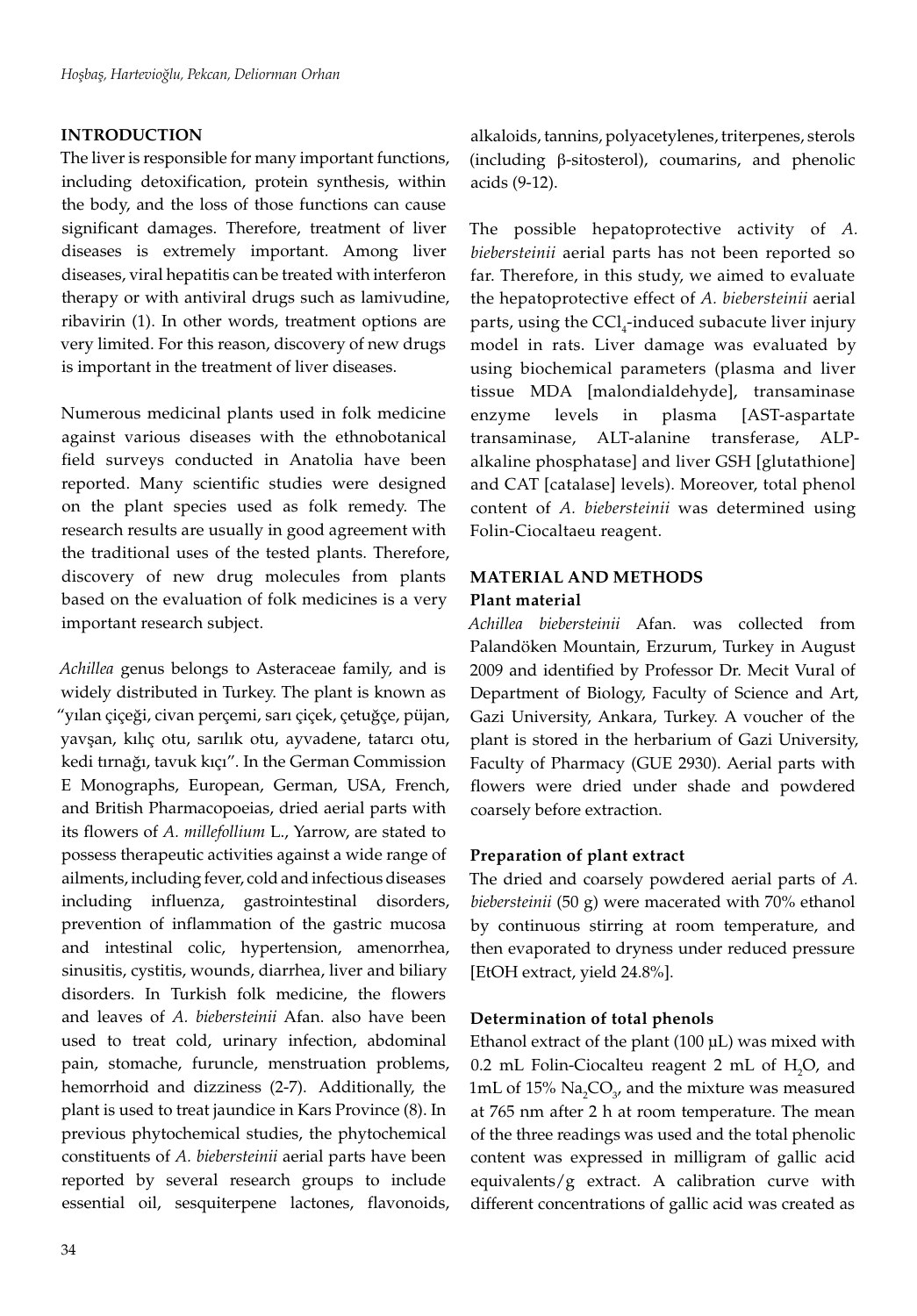$y = 0.3195 \times -0.0223$  (r<sup>2</sup> = 0.9819) (13).

#### **Pharmacological procedures Test animals**

Female Wistar-albino rats (150-200 g) purchased from the Animal House of Gazi University (Ankara, Turkey) were used in the experiments. The animals left for 2 days for acclimatization to animal room conditions were maintained on standard pellet diet and water *ad libitum*. The food was withdrawn on the day before the experiment, but free access of water was allowed. A minimum of six animals was used in each group. Institutional Animal Ethical Committee of the Gazi University approved (G.U.ET-11.057) the experimental protocol used in the present study.

#### **Preparation and administration of test samples**

The animals were divided into 5 groups, each consisting of 6 rats. The control group was given 0.5% CMC (carboxymethylcellulose) suspension by a gastric gavage (per os). Extract groups were orally treated with EtOH extract (in 250, 500 and 750 mg/ kg bw. doses) (bw., body weight) and  $50\%$  CCl<sub>4</sub> in liquid paraffin (2.5 ml/kg bw., per os) 60 min after the administration of each extract. The control group (untreated) and carbon tetrachloride group (positive control) received 0.5% CMC suspension and 50%  $\text{CCl}_4$  in liquid paraffin (2.5 ml/kg bw., per os) 60 min after the administration of vehicle (14).

#### **Experimental procedure**

60 min after the administration of the last dose on 5<sup>th</sup> day, except the control group rats, each of the  $carbon$  tetrachloride  $(CCl<sub>4</sub>)$  group and test group of animals was challenged with  $50\%$  CCl<sub>4</sub> in liquid paraffin (2.5 ml/kg bw., per os) to induce hepatic injury. Twenty-four hours after the hepatotoxin administration, blood samples were withdrawn by cardiac puncture and then rats were anesthetized with ketamine/xylazine. Blood samples collected in heparinized tubes were centrifuged at 3000  $x g$  (4 °C) for 10 min to obtain plasma. Plasma samples were used to determine the lipid peroxide levels as well as to test AST, ALT and ALP activities. On the other hand, liver of each rat was promptly removed and a part was used to determine the tissue levels of MDA, CAT and GSH.

## **Aspartate transferase (AST), alanine transferase (ALT) and alkaline phosphatase (ALP) in plasma** IBL Turkey reagents were also used in measurement of AST, ALT and ALP levels in plasma samples. All enzyme levels were expressed as U/L.

## **Determination of plasma lipid peroxidation level**

The methodology described by Kurtel et al. (1992) was used (15). Briefly, 1mL of plasma sample as combined with 2.0 mL of trichloroacetic acid (TCA; 15% w/v) -thiobarbituric acid (TBA; 0.375%,) -0.25 N HCl and mixed thoroughly and centrifuged at 10.000 ×*g* for 10 min. The supernatant was mixed with 20 µL of butyl hydroxy toluene (BHT; 0.02% in 95% EtOH,  $w/v$ ) to prevent further oxidation and heated for 15 min in a boiling water bath. After cooling under running water, the flocculent precipitate was removed by centrifugation at 10.000 ×*g* for 5 min. Absorbance of the sample was measured at 532 nm against blank that contained all the reagents except plasma.

## **Determination of lipid peroxidation in liver tissue**

The method of Ohkawa et al. (1979) as modified by Jamall and Smith (1985) was used to determine the lipid peroxidation in tissue samples (16, 17). Rats were anesthetized with ketamine/ xylazine. The liver of each rat was immediately excised and chilled in ice-cold 0.9% NaCl and then perfused via the portal vein with ice-cold 0.9% NaCl. Afterwashing with 0.9% NaCl, 1.0 g of wet tissue was weighted exactly and homogenized in 9 mL of 0.25 M sucrose using a Teflon homogenizer to obtain a 10% suspension. The cytosolic fraction was obtained by a two-step centrifugation first at 1000 ×*g* for 10 min, then at 2000 ×*g* for 30 min at 4°C. A volume of the homogenate (0.2 mL) was transferred to a vial and was mixed with 0.2 mL of  $8.1\%$  (w/v) sodium dodecyl sulphate solution, 1.5 mL of a 20% acetic acid solution (adjusted to pH 3.5 with NaOH) and 1.5 mL of  $0.8\%$  (w/v) solution of TBA, and the final volume was adjusted to 4.0 mL with distilled water. Each vial was tightly capped and heated in boiling water bath for 60 min. The vials were then cooled under running water. Equal volumes of tissue blank or test samples and 10%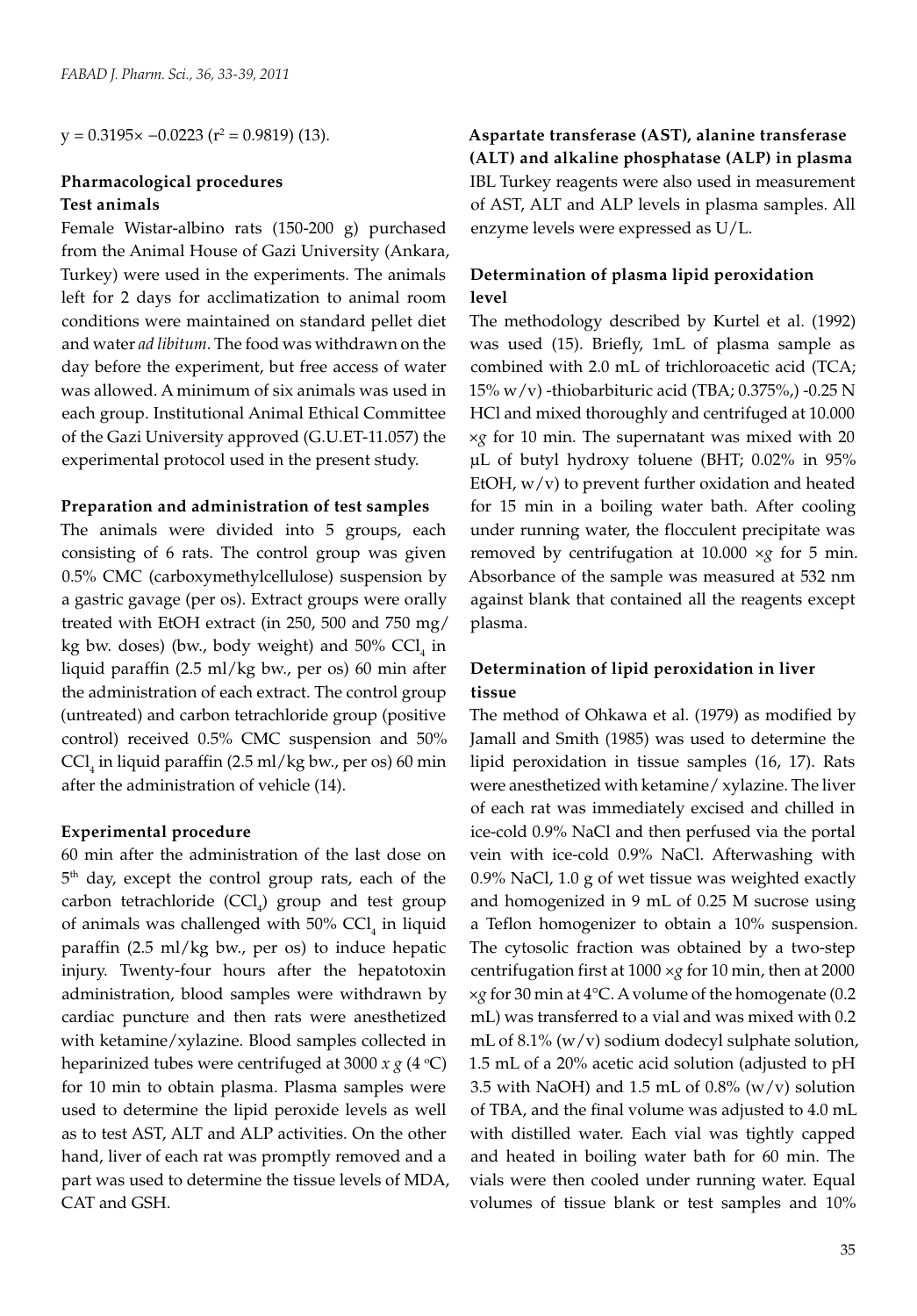TCA were transferred into a centrifuge tube and centrifuged at 1000 ×*g* for 10 min. The absorbance of the supernatant fraction was measured at 532 nm. Control experiment was processed using the same experimental procedure, except for the TBA solution, replaced with distilled water. Due to the peroxidative effect of  $\text{CCl}_4$  on tissues; the livers of CCl<sub>4</sub>-treated rats were used as positive controls. 1,1,3,3-Tetraethoxypropan was used as standard for calibration of the curve.

## **Nonprotein sulfhydryl groups (cellular GSH) in liver tissue**

Two hundred milligrams of liver was homogenized in 8.0 mL of 0.02 M EDTA in an ice bath. The homogenates were kept in the ice bath until used. Aliquots of 5.0 mL of the homogenates were mixed in 15.0 mL test tubes with 4.0 mL distilled water and 1.0 mL of 50% TCA. The tubes were centrifuged for 15 min at approximately 3000 ×*g* about 2.0 mL of supernatant was mixed with 4.0 mL of 0.4 M Tris buffer, pH 8.9, 0.1 mL Ellman's reagent [5,5'-dithiobis- (2-nitro-benzoic acid)] (DTNB) and the sample was shaken. The absorbance was read within 5 min of the addition of DTNB at 412 nm against a reagent blank with no homogenate. Results were expressed as  $\mu$ mol /g tissue (18).

## **Determination of catalase activity**

Liver catalase activity was assayed according to the method developed by Aebi 1984 (19). Briefly, 500 mg wet weigh tissue was homogenized by 1% Triton X-100 in 50 mM phosphate buffer. Homogenate was centrifuged at 2500 *xg* for 10 minutes. Upper phase was removed and kept at -80° C, until the analysis. The catalase activity was determined based on the rate of decrease in absorbance at 240 nm which is caused by hydrolyzation of  $H_2O_2$  by the catalase originating from the sample.

## **Statistical analysis**

The data obtained were analyzed by one-way analysis of variance (ANOVA) and Student-Newman-Keuls posthoc tests for the significant interrelation between the various groups using Instat computer software. P <0.05 was considered to be statistically significant from the control.

## **RESULTS AND DISCUSSION**

Since ancient times, plants have played important roles throughout the world in treating diseases. Therefore, folk medicines are also important sources for drug development researches. For this purpose, in this study, hepatoprotective activity of *A. biebersteinii* used for the treatment of jaundice as folk medicine in Kars province was evaluated.  $\text{CCl}_4$ -induced liver damage model is frequently used for evaluation of hepatoprotective effects of plant extracts. The changes associated with  $\text{CCl}_4$ induced hepatic injury are similar to that of acute viral hepatitis (20). This xenobiotic is converted to a highly reactive trichloromethyl radical  $(CCl<sub>3</sub>)$  in the body to which attacks membrane phospholipid stimulating lipid peroxidation (21). A reduced glutathione dependent mechanism can protect the liver microsomal membrane against CCl<sub>4</sub> induced lipid peroxidation. Moreover, antioxidant enzymes (SOD, catalase and GPx) protect against oxidative tissue damage (22). CAT converts hydrogen peroxide into form water and oxygen. This way, toxic hydrogen peroxide is detoxified. The reduction in the activity of CAT enzyme may result in a number of harmful effects due to the accumulation of hydrogen peroxide (23).

Administration of  $CCl_4$  to rats for a 5 days period caused significant (p < $0.001$ ) rise in AST (274.8%), ALT (160.1%), and ALP (187.7%) levels in plasma, when compared with normal controls. Increasing doses of the extract reduced plasma ALP levels. On the contrary, all doses of the extract increased plasma AST (0.4-21.4%) and ALT (20.2-24.4%) levels in a dose dependent manner (Table 1).

Plasma MDA levels were slightly higher in the  $\text{CCl}_4$ treated group. Administration of ethanol extract at a dose of 750 mg/kg decreased plasma MDA level compared to those in CMC group. Results indicated that liver lipid peroxidation level (43.0%) increased significantly in CCl<sub>4</sub>-treated group as compared to those in the control group. Dose-dependent decreases in tissue MDA levels were observed after the administration of all the tested doses of ethanol extract (Table 2).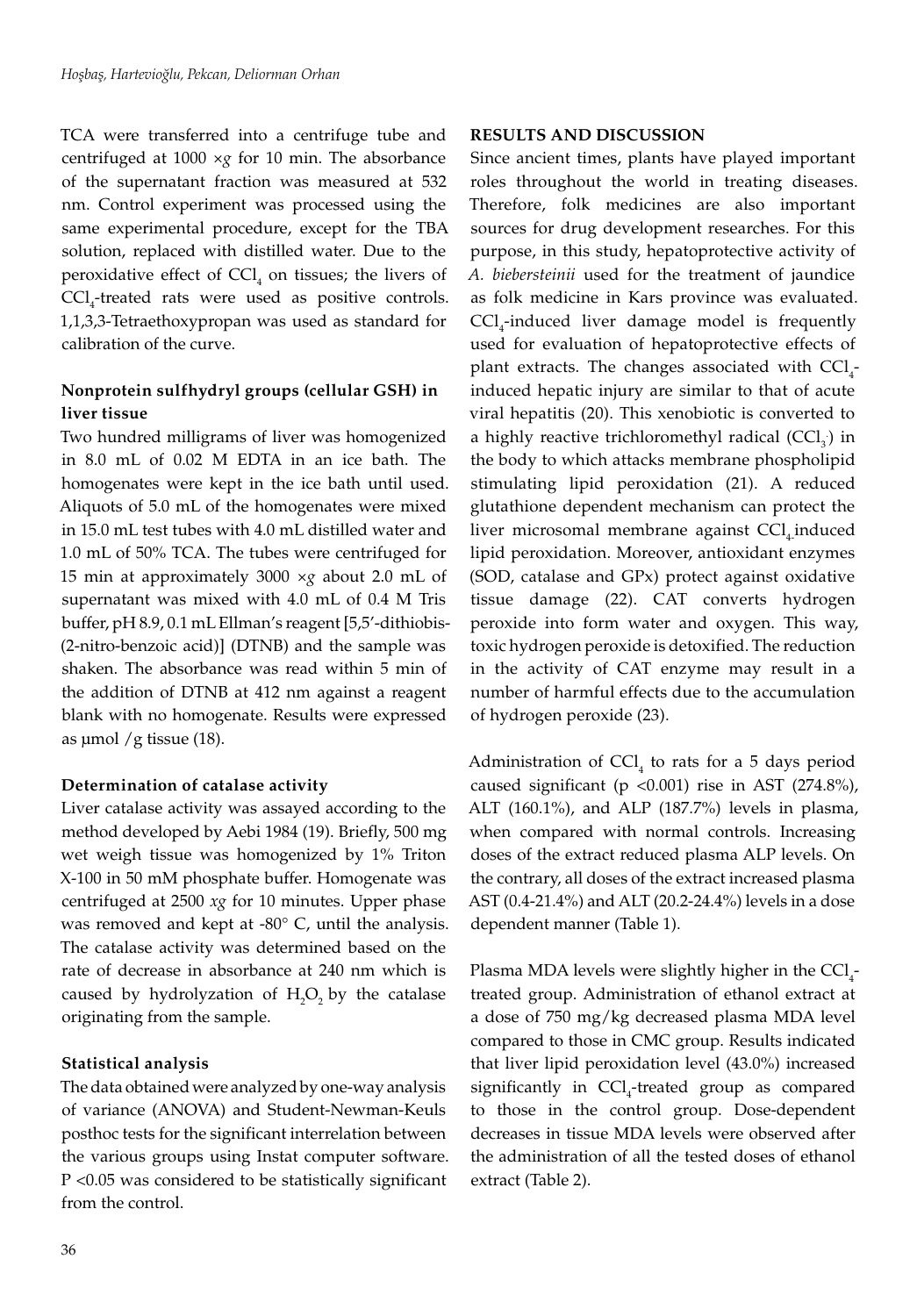| <b>Materials</b>              | <b>AST</b><br>$(U/L \pm SEM)$ | % Change | <b>ALT</b><br>$(U/L \pm SEM)$ | % Change | <b>ALP</b><br>$(U/L \pm SEM)$ | % Change |
|-------------------------------|-------------------------------|----------|-------------------------------|----------|-------------------------------|----------|
| <b>CMC</b>                    | $8.2 \pm 0.6$                 |          | $52.6 \pm 3.4$                |          | $74.2 \pm 7.8$                |          |
| CCl <sub>A</sub> <sup>a</sup> | $30.9 \pm 5.2***$             | $+274.8$ | $136.8 \pm 7.1***$            | $+160.1$ | $213.4 \pm 11.0***$           | $+187.7$ |
| $250 \,\mathrm{mg/kg}^b$      | $37.5 \pm 3.8$                | $+21.4$  | $170.2 \pm 6.5**$             | $+24.4$  | $207.1 \pm 12.3$              | $-3.0$   |
| $500 \,\mathrm{mg/kg}^b$      | $32.0 \pm 3.6$                | $+3.8$   | $166.2 \pm 4.8**$             | $+21.5$  | $201.9 \pm 10.3$              | $-5.3$   |
| $750 \text{ mg/kg}^b$         | $30.9 \pm 2.5$                | $+0.4$   | $164.3 \pm 6.7**$             | $+20.2$  | $176.6 \pm 9.6$               | $-17.2$  |

**Table 1.** Effect of *A. biebersteinii* ethanol extract on plasma transaminase and alkaline phosphatase enzymes levels against CCl<sub>4</sub>-induced liver damage

[Results were expressed as mean ±SEM].

<sup>a</sup> Compared to vehicle control (0.5% CMC).

 $\rm^b$  Compared to carbon tetrachloride (CCl<sub>4</sub>) as hepatotoxin.

c (+) represents percentage of increase and (-) represents decrease in each value when compared to either vehicle or

 $\text{CCl}_{4}$ .\*\*p <0.01 significant from control or  $\text{CCl}_{4}$ .\*\*\*p <0.001 significant from control or  $\text{CCl}_{4}$ .

As seen in Table 3, the level of CAT in the liver (76.5%) decreased in CCl<sub>4</sub>-treated group. The administration of ethanol extract significantly increased CAT activity compared to those in the  $\text{CCl}_4$ -treated group. Administration of ethanol extract increased the activities of CAT in extract group rats to prevent the accumulation of excessive free radicals and protected the liver from  $\text{CCl}_4$  intoxication.

A small reduction in the GSH level (2%) was observed in the liver tissues of  $\text{CCl}_4$  group rats. The GSH contents of liver tissues were augmented by the administration of *A. biebersteinii* ethanol extract at all the tested doses (0.9-10.1%) (Table 3).

Total phenolic content of *A. biebersteinii* was found to be 6.21 ±0.004 mg gallic acid equivalent/g extract.

Consequently, for all tested doses, the extract caused impairment in antioxidant defense potential (liver glutathione, catalase levels). But, *A. biebersteinii* ethanol extract was observed to be ineffective in normalizing  $CCl_4$ -induced increase of plasma transaminase levels.

These findings revealed that, *A. biebersteinii* ethanol extract was not adequate to produce significant hepatoprotective and antioxidant effects at 250 and 500 mg/kg doses. But, among the tested doses,

| <b>Materials</b>              | Plasma MDA level<br>$(nmol/ml \pm SEM)$ |        | Liver homogenate MDA level<br>(nmol/g wet weight ±SEM) | % Change |
|-------------------------------|-----------------------------------------|--------|--------------------------------------------------------|----------|
| <b>CMC</b>                    | $6.25 \pm 0.02$                         |        | $98.4 \pm 3.3$                                         |          |
| CCl <sub>4</sub> <sup>a</sup> | $6.28 \pm 0.02$                         | $+0.5$ | $140.7 \pm 5.4***$                                     | $+43.0$  |
| $250 \text{ mg/kg}^b$         | $6.32 \pm 0.04$                         | $+0.6$ | $133.6 \pm 3.8$                                        | $-5.1$   |
| $500 \text{ mg/kg}^b$         | $6.27 \pm 0.04$                         | $-0.2$ | $131.1 \pm 5.4$                                        | $-6.8$   |
| $750 \text{ mg/kg}^b$         | $6.24 \pm 0.05$                         | $-0.6$ | $129.6 \pm 1.9$                                        | $-7.9$   |

[Results were expressed as mean ±SEM].

<sup>a</sup> Compared to vehicle control (0.5% CMC).

 $\Phi$  Compared to carbon tetrachloride (CCl<sub>4</sub>) as hepatotoxin.

 $c_{(+)}$  represents percentage of increase and (-) represents decrease in each value when compared to either vehicle

or  $\text{CCl}_{4}$ . \*\*\*p <0.001 significant from control or  $\text{CCl}_{4}$ .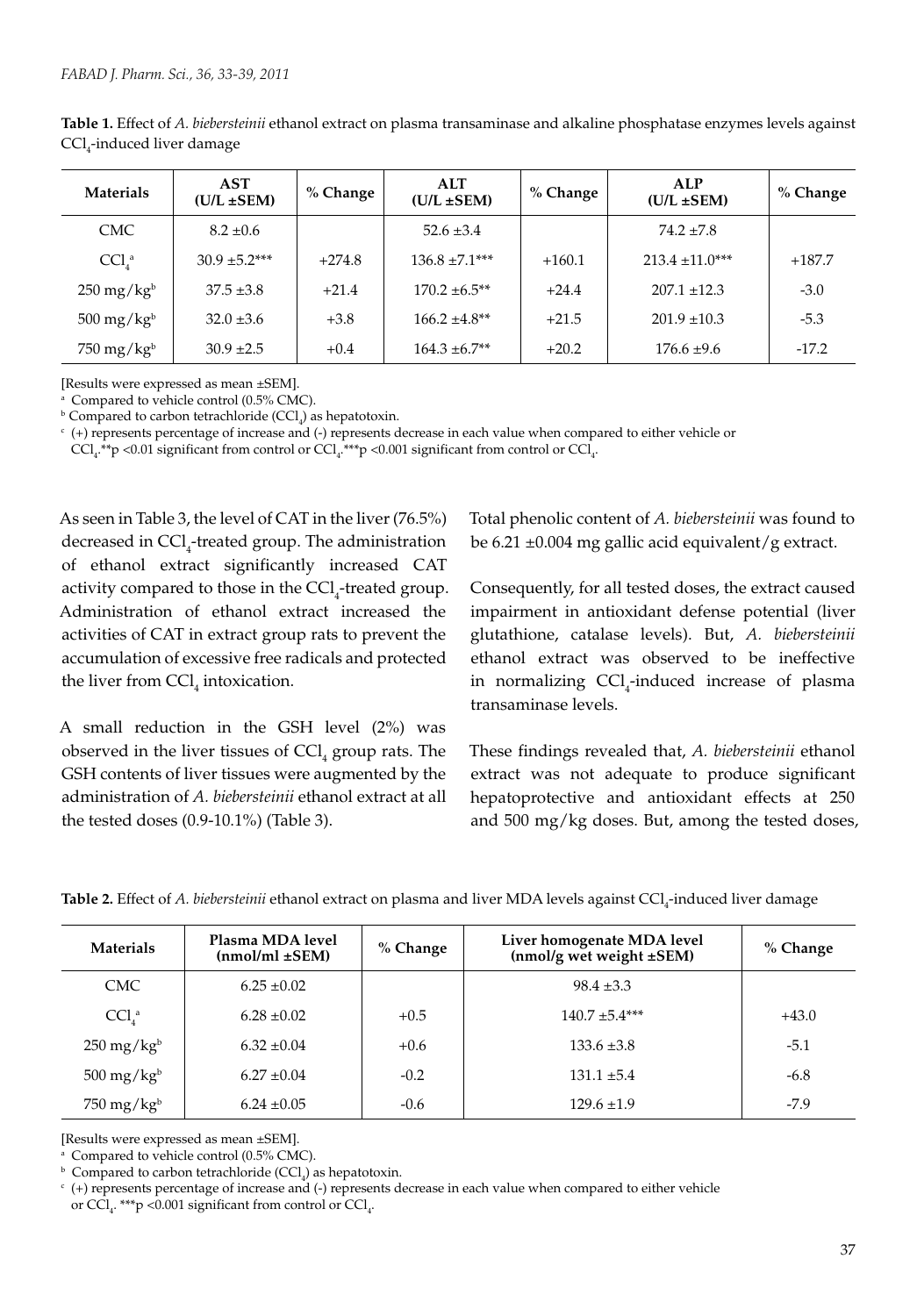| <b>Materials</b>              | <b>Tissue GSH</b><br>$(\mu \text{mol/g} \pm \text{SEM})$ | % Change | <b>Tissue CAT level</b><br>$(k/g$ protein $\pm$ SEM) | % Change |
|-------------------------------|----------------------------------------------------------|----------|------------------------------------------------------|----------|
| CMC.                          | $113.0 \pm 3.5$                                          |          | $53.1 \pm 3.7$                                       |          |
| CCl <sub>A</sub> <sup>a</sup> | $110.7 \pm 8.3$                                          | $-2.0$   | $12.5 \pm 0.9***$                                    | $-76.5$  |
| $250 \,\mathrm{mg/kg}^b$      | $98.9 \pm 6.9$                                           | $+0.9$   | $26.6 \pm 1.6***$                                    | $+113.1$ |
| $500 \,\mathrm{mg/kg^b}$      | $120.9 + 9.1$                                            | $+9.2$   | $21.2 \pm 1.3^*$                                     | $+69.6$  |
| $750 \text{ mg/kg}^b$         | $121.9 \pm 5.1$                                          | $+10.1$  | $18.9 \pm 2.0^*$                                     | $+51.3$  |

**Table 3.** Effect of *A. biebersteinii* ethanol extract on liver GSH and CAT levels against CCl<sub>4</sub>-induced liver damage

[Results were expressed as mean ±SEM].

a Compared to vehicle control (0.5% CMC).

 $\rm^b$  Compared to carbon tetrachloride (CCl<sub>4</sub>) as hepatotoxin.

 $c$  (+) represents percentage of increase and (-) represents decrease in each value when compared to either vehicle or

 $\text{CCl}_{4}$ .\*p <0.05 significant from control or  $\text{CCl}_{4}$ .\*\*\*p <0.001 significant from control or  $\text{CCl}_{4}$ .

maximum hepatoprotective activity was observed at 750 mg/kg dose.

In conclusion, we did not find significant scientific evidence to sufficiently support the declared strong hepatoprotective effect of *A. biebersteinii* ethanol extract at the tested doses on liver damage. On the other hand, the data obtained in the present study showed that *A. biebersteinii* ethanol extract possessed healing activity on liver CAT, GSH and plasma ALP parameters. Further studies will be done for evaluation of hepatoprotective activity of *A. biebersteinii* aqueous extract.

## **ACKNOWLEDGEMENT**

This study was financially supported by The Research Fund of Gazi University (EF 02/2011-45).

## **REFERENCES**

- 1. U.S. Department of health and human services. National Institutes of HealthViral Hepatitis: A through E and Beyond Morse SS. NIH Publication No. 08-4762 February 2008. [cited 2012 Nov 9]; Available from: URL: http://digestive.niddk.nih. gov/ddiseases/pubs/viralhepatitis/.
- 2. FFD Monografları, Tedavide Kullanılan Bitkiler. In: Demirezer Ö, Editor. Nobel Tıp Kitapevleri, Ankara; 2011.
- 3. Kargıoğlu M, Cenkçi S, Serteser A, Konuk M, Vural G. Traditional uses of wild plants in the Middle Aegean Region of Turkey. *Hum Ecol* 38: 29-50, 2010.
- 4. Sarper F, Akaydın G, Şimşek I, Yeşilada E. An Ethnobotanical field survey in the Haymana District of Ankara Province in Turkey. *Turk J Biol* 33: 79-88, 2009.
- 5. Sezik E, Yeşilada E, Honda G, Takaishi Y, Takeda Y, Tanaka T. Traditional medicine in Turkey X. Folk medicine in Central Anatolia, *J Ethnopharmacol* 75: 95-115, 2001.
- 6. Uğulu İ, Başlar S, Yörek N, Doğan Y. The investigation and quantitative ethnobotanical evaluation of medicinal plants used around Izmir province, Turkey. *J Med Plants Res* 3: 345-67, 2009.
- 7. Çakılcıoğlu U, Türkoğlu İ. An ethnobotanical survey of medicinal plants in Sivrice Elazığ-Turkey). *J Ethnopharmacol* 132: 165-75, 2010.
- 8. Sezik E, Yeşilada E, Tabata M, Honda G, Takaishi Y, Fujita T, Tanaka T. Takeda Y. Traditional medicine in Turkey VIII. Folk medicine in East Anatolia; Erzurum, Erzincan, Ağrı, Kars, Iğdır provinces. *Econ Bot* 51: 195-211, 1997.
- 9. Yeşilada A. *Achillea biebersteinii* Afan. Bitkisi Üzerinde Kimyasal Çalışmalar [dissertation]. Ankara (Turkey): Hacettepe University Institute of Health Sciences; 1983.
- 10. Oskay E, Yeşilada A. Four flavonoids and three other constituents from *Achillea biebersteinii J Nat Prod* 47: 742, 1984.
- 11. Bader A, Flamini G, Cioni PL, Morelli I. Inhibition of cell proliferation and DNA synthesis in Essential oil composition of *Achillea santolina* L. and *Achillea biebersteinii* Afan collected in Jordan. *Flavour Fragrance J* 18: 36-38, 2003.